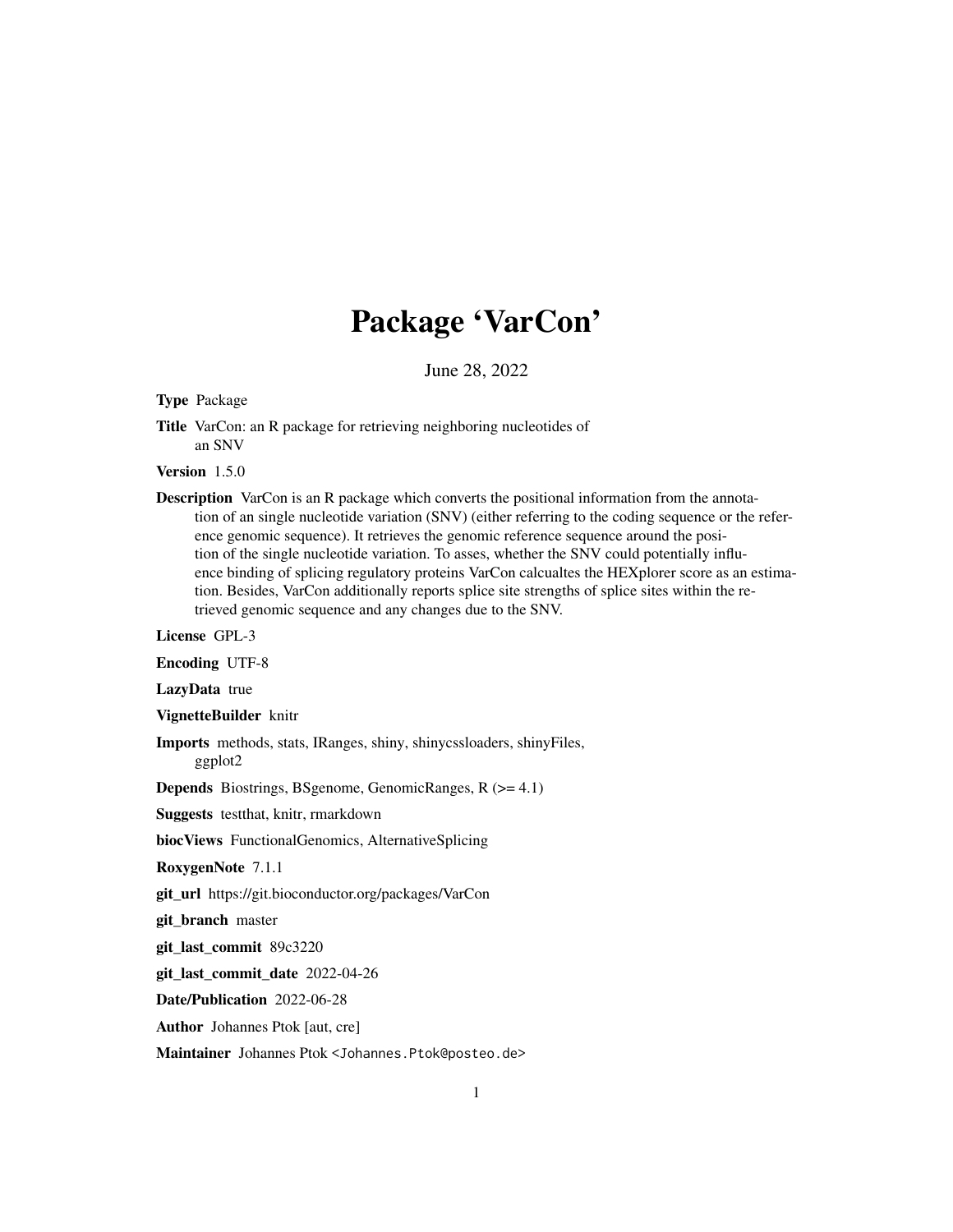# <span id="page-1-0"></span>R topics documented:

| Index | 10 |
|-------|----|
|       |    |
|       |    |
|       |    |
|       |    |
|       |    |
|       |    |
|       |    |
|       |    |
|       |    |
|       |    |
|       |    |
|       |    |

calculateHZEIperNT *Generates table with HZEI scores per nucleotide of a sequence.*

#### Description

This function generates a table with HZEI scores per index nucleotide.

# Usage

```
calculateHZEIperNT(seq)
```
# Arguments

seq Nucleotide sequence longer than 11nt and only containing bases "A", "G", "C", "T".

# Value

Dataframe with HZEI value per index position.

# Examples

calculateHZEIperNT("TTCCAAACGAACTTTTGTAGGGA")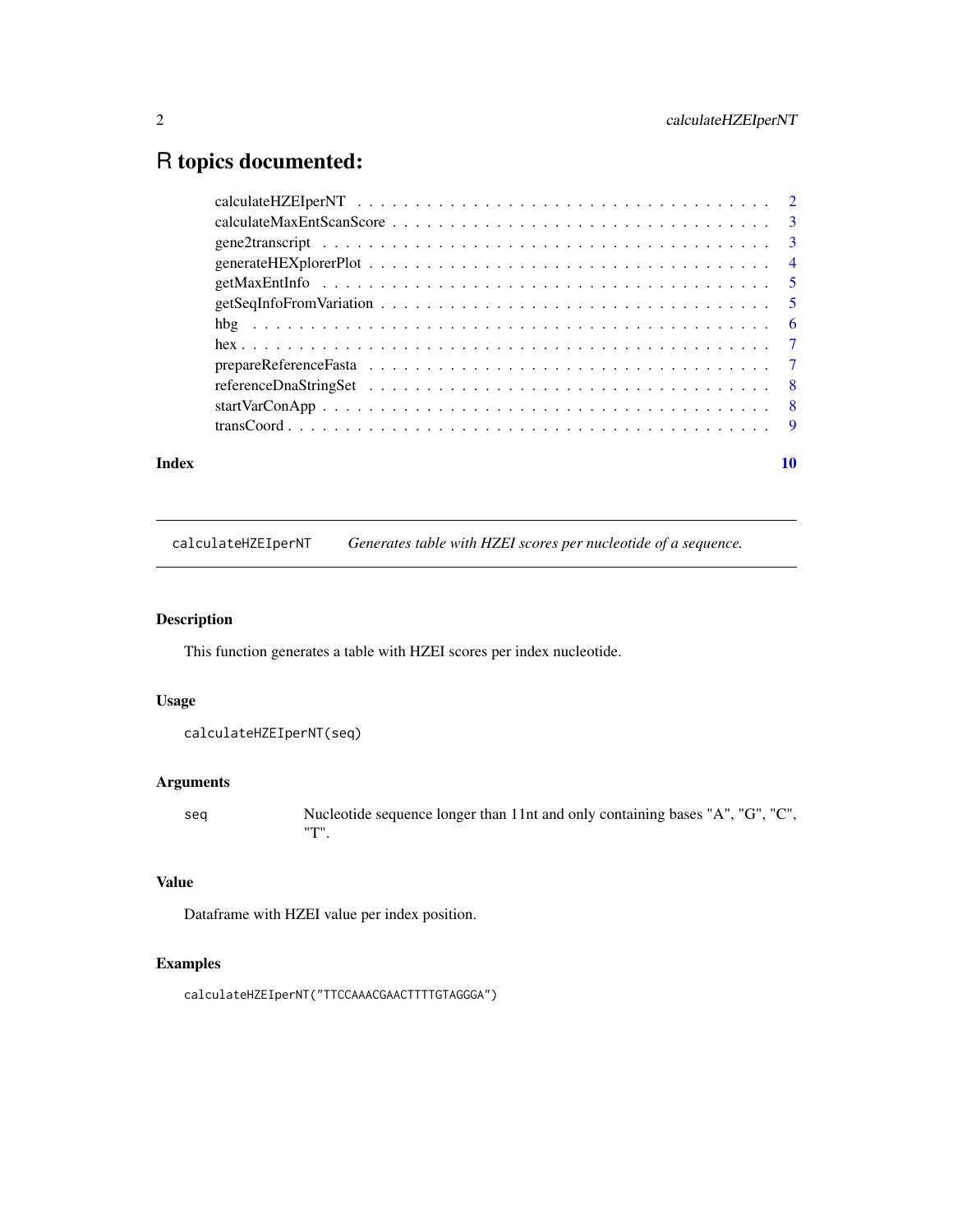<span id="page-2-0"></span>calculateMaxEntScanScore

*Calculate MaxEntScan score of a splice site sequence*

#### Description

This function calculates the MaxEntScan score of either splice donor or acceptor sequences.

### Usage

```
calculateMaxEntScanScore(seqVector, ssType)
```
#### Arguments

| segVector | Character vector of nucleotide sequence of a splice site sequences. SA se-          |
|-----------|-------------------------------------------------------------------------------------|
|           | quences should be 23nt long (20 intronic, 3 exonic) and splice donor sequences      |
|           | should be 9nt long (3 exonic, 6 intronic) only contain bases "A", "G", "C", "T".    |
| ssType    | Numeric indicator, if the entred sequence is a splice donor $(5)$ or acceptor $(3)$ |

#### Value

Character vector of the MaxEntScan scores generated from the entered seqVector.

#### Examples

```
calculateMaxEntScanScore("TTCCAAACGAACTTTTGTAGGGA",3)
calculateMaxEntScanScore("GAGGTAAGT",5)
```
gene2transcript *Small data frame specifying a transcript to certain genes for synonymous use.*

#### Description

Small data frame specifying a transcript to certain genes for synonymous use.

### Usage

```
gene2transcript
```
# Format

data frame

gene\_name HGNC gene name gene\_ID Ensembl gene ID transcript\_ID Ensembl transcript ID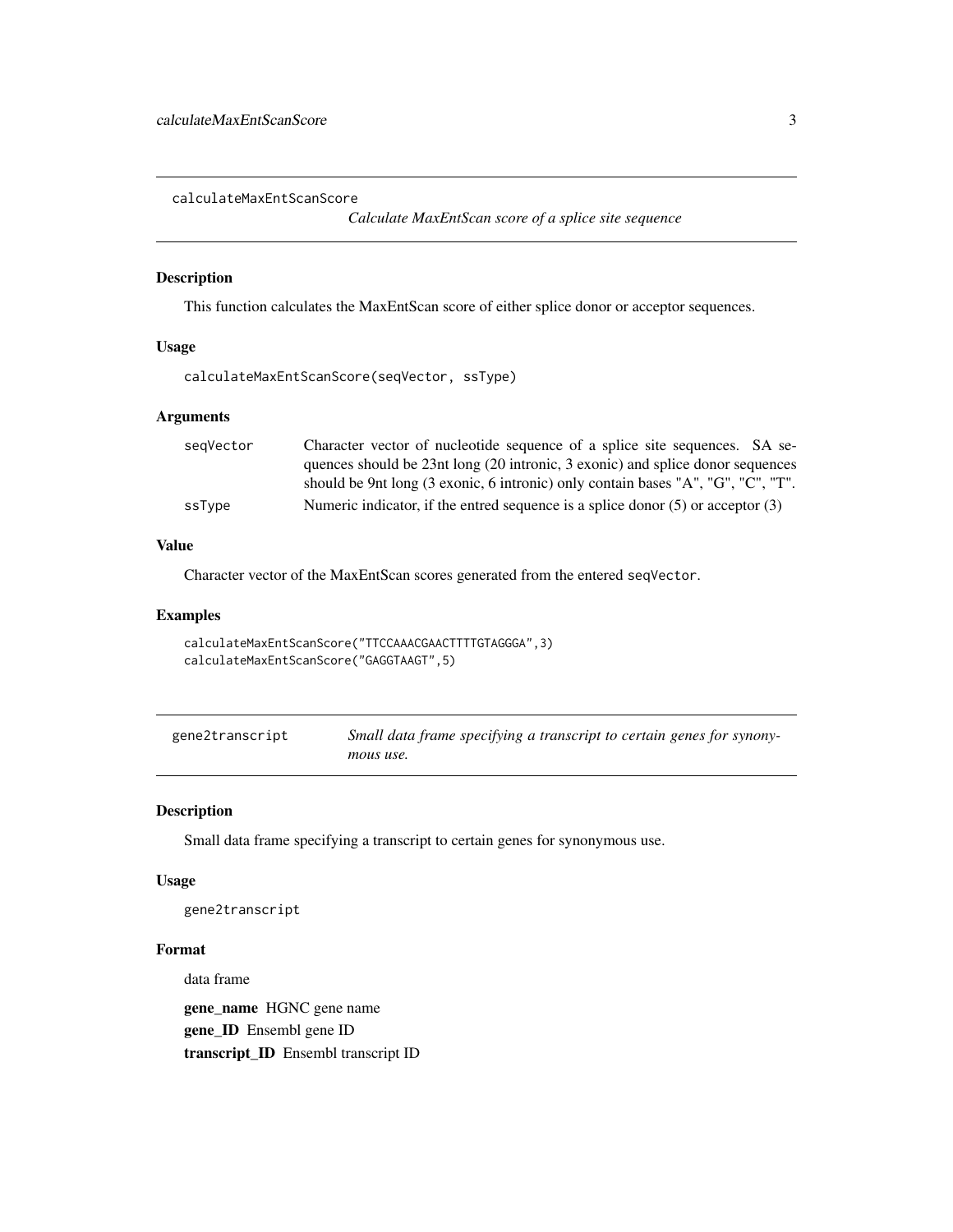#### <span id="page-3-0"></span>Examples

gene2transcript

generateHEXplorerPlot *Generates plot with HZEI values and splice site strengths from a list holding information about an SNV.*

#### Description

This function generates a plot depicting the HZEI score changes and changes in the HBS or Max-EntScan score, from a sequence variation.

#### Usage

generateHEXplorerPlot(variationInfoList, ntWindow)

#### Arguments

| variationInfoList |                                                              |  |  |  |
|-------------------|--------------------------------------------------------------|--|--|--|
|                   | Output from the getSeqInfoFromVariation function.            |  |  |  |
| ntWindow          | Numeric value defining the sequence surrounding of interest. |  |  |  |

# Value

Plot stating the HZEI values per nt and splice site strength with and without the SNV.

# Examples

```
#Defining exemplary input data
transcriptTable <- transCoord # Using pseudo transcript table
transcriptID <- "pseudo_ENST00000650636" # Using pseudo transcript
variation <- "c.412C>G/p.(T89M)"
ntWindow <- 20
gene2transcript <- data.frame(gene_name = "Example_gene",
gene_ID = "pseudo_ENSG00000147099", transcript_ID = "pseudo_ENST00000650636")
```
results <- getSeqInfoFromVariation(referenceDnaStringSet, transcriptID, variation, ntWindow=ntWindow, transcript

```
generateHEXplorerPlot(results)
```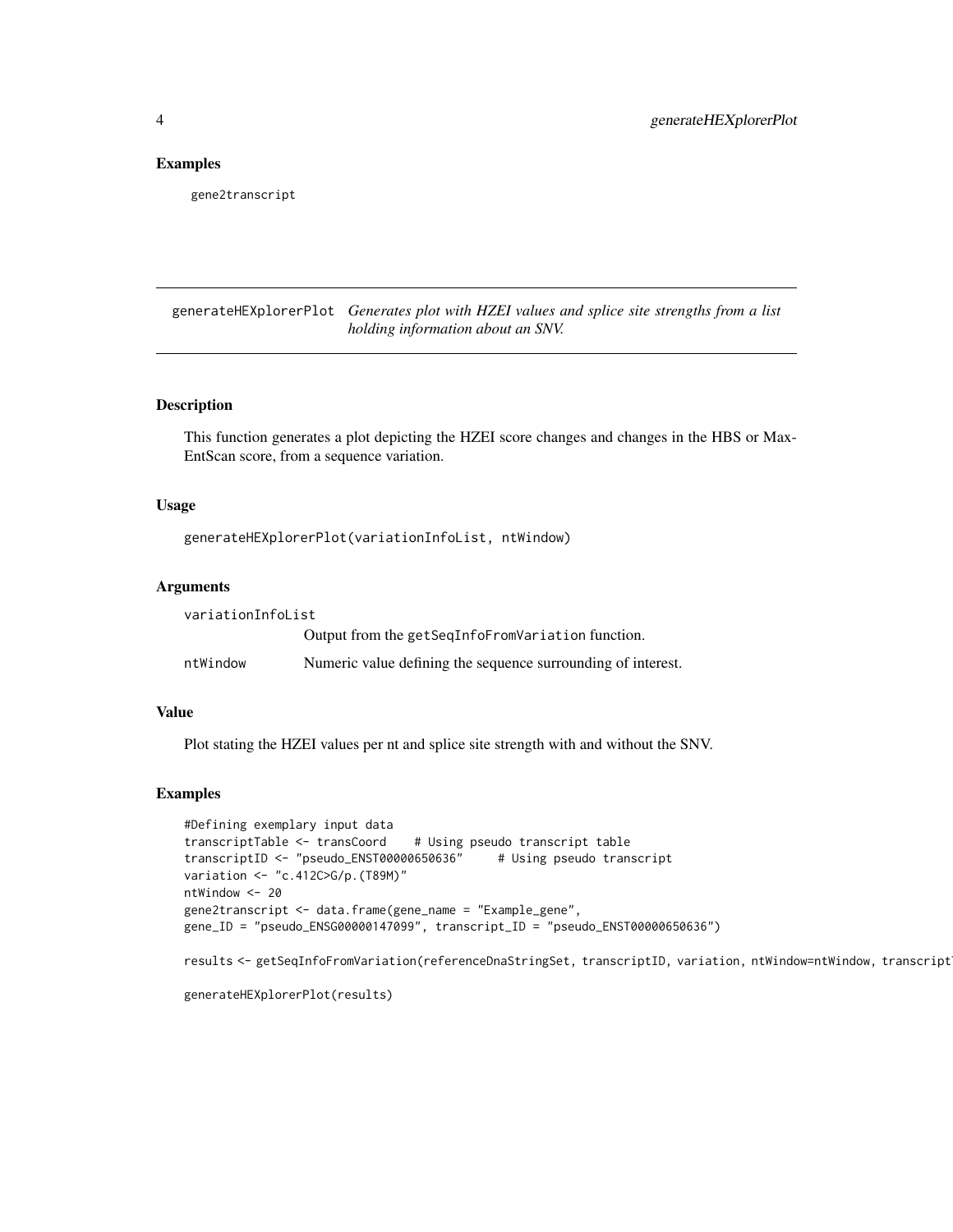<span id="page-4-0"></span>

#### Description

This function generates a table with MaxEntScan scores per potential SA position.

#### Usage

```
getMaxEntInfo(seq)
```
# Arguments

seq Nucleotide sequence longer than 22nt and only containing bases "A", "G", "C", "T".

#### Value

Dataframe of potential acceptor index positons and corresponding MaxEntScan scores.

#### Examples

getMaxEntInfo("TTCCAAACGAACTTTTGTAGGGA")

getSeqInfoFromVariation

*Collects information about genomic context of sequence variants.*

# Description

This function collects information about genomic context of sequence variants.

#### Usage

```
getSeqInfoFromVariation(referenceDnaStringSet, transcriptID,
variation, ntWindow=20, transcriptTable,gene2transcript=gene2transcript)
```
#### Arguments

| referenceDnaStringSet |                                                                                                                   |  |  |  |
|-----------------------|-------------------------------------------------------------------------------------------------------------------|--|--|--|
|                       | DNAStringset from the reference genome fasta file.                                                                |  |  |  |
| transcriptID          | Ensembl ID of the transcript of interest.                                                                         |  |  |  |
| variation             | A sequence variation either refering to coding sequence or the genomic sequence<br>(c.12A > T, or g.182284A > T). |  |  |  |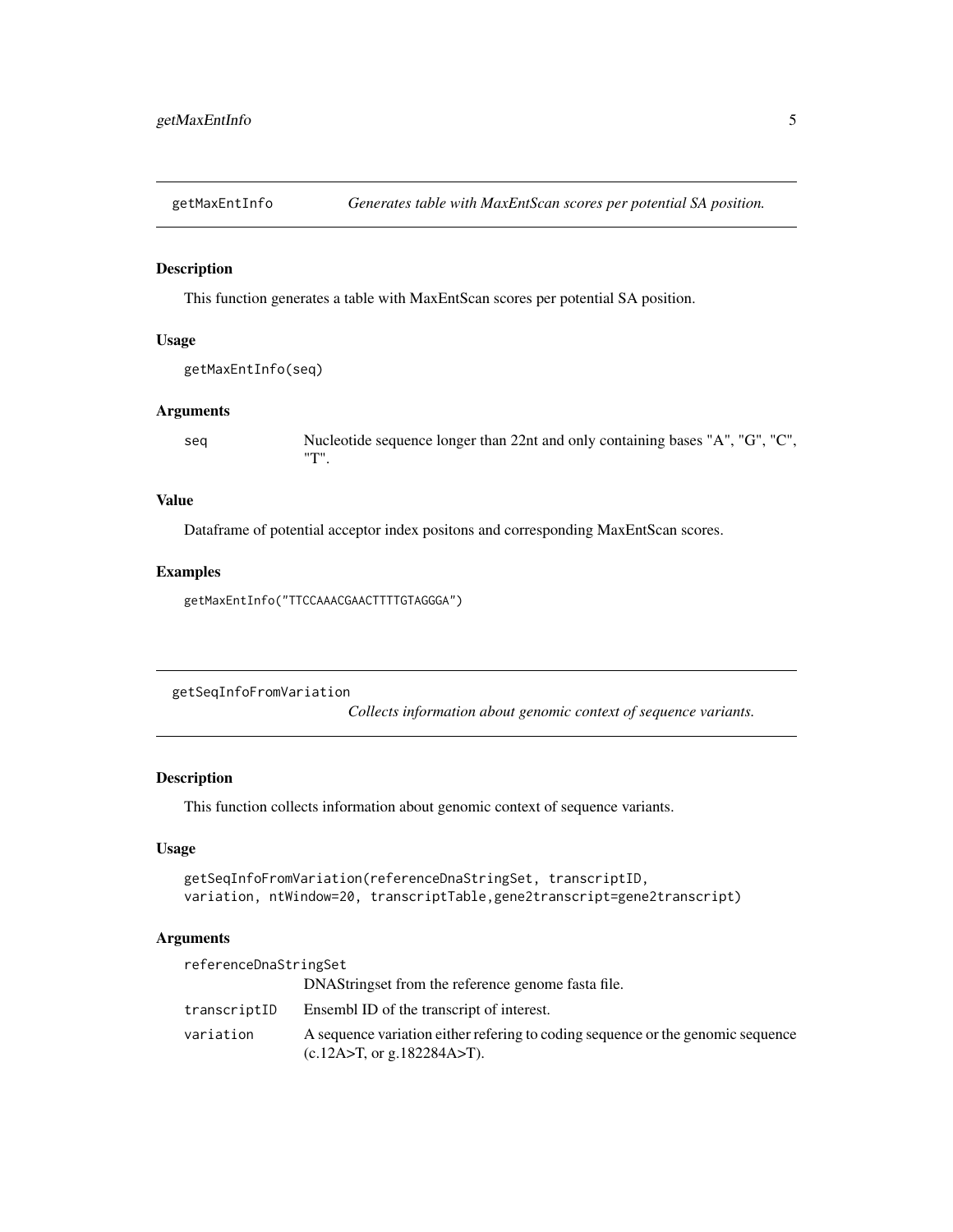<span id="page-5-0"></span>

| ntWindow<br>transcriptTable | Numeric value defining the sequence surrounding of interest.                                                                                           |
|-----------------------------|--------------------------------------------------------------------------------------------------------------------------------------------------------|
| gene2transcript             | Table of transcrits and their exon coordinates and CDS coordinates.                                                                                    |
|                             | Gene to transcript conversion table with the gene name in the first column and<br>the gene ID in the second and the transcript ID in the third column. |

#### Value

List of informations about the entered variation.

#### Examples

```
#Defining exemplary input data
transcriptTable <- transCoord
transcriptID <- "pseudo_ENST00000650636"
variation <- "c.412C>G/p.(T89M)"
gene2transcript <- data.frame(gene_name = "Example_gene",
gene_ID = "pseudo_ENSG00000147099", transcriptID = "pseudo_ENST00000650636")
results <- getSeqInfoFromVariation(referenceDnaStringSet, transcriptID,
variation, ntWindow=20, transcriptTable, gene2transcript=gene2transcript)
#Using a predefined gene to transcript conversion
transcriptID <- "Example_gene"
```
results <- getSeqInfoFromVariation(referenceDnaStringSet, transcriptID, variation, ntWindow=20, transcriptTable, gene2transcript=gene2transcript)

#### hbg *Donor sequences and their HBS*

# Description

Donor sequences and their HBS

#### Usage

hbg

### Format

A data frame with columns:

seq 11nt long donor sequence

hbs HBS of the donor sequence

# Examples

hbg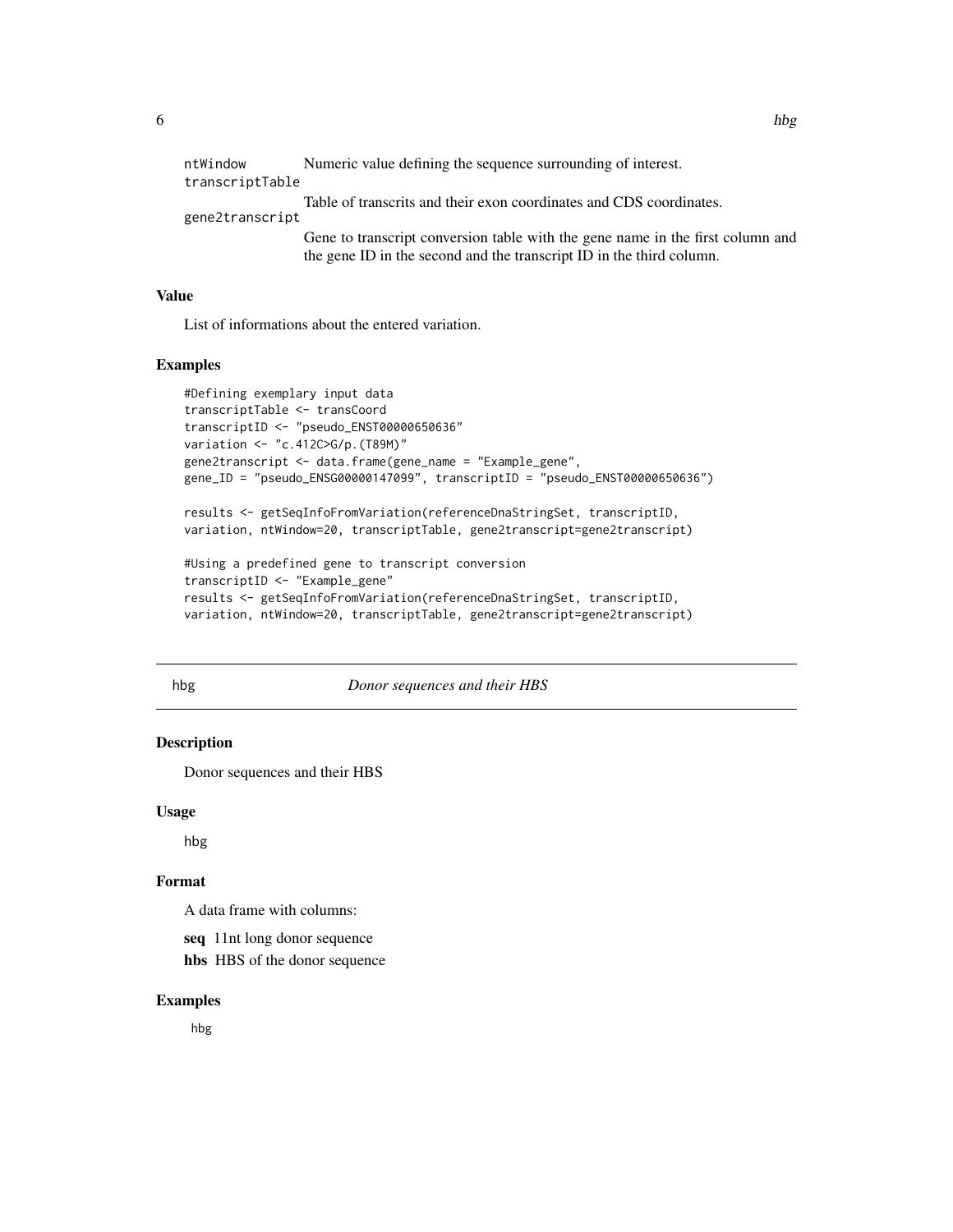<span id="page-6-0"></span>

# Description

Hexamers and Z scores

# Usage

hex

# Format

A data frame with columns:

seq Sequence of the hexamer.

value ZEI-score of the hexamer from HEXplorer.

first First codon within the hexamer.

second Second codon within the hexamer.

first\_AA First encoded amino acid within the hexamer (three lettre code).

second\_AA Second encoded amino acid within the hexamer (three lettre code).

AA Both encoded amino acid within the hexamer

#### Examples

hex

prepareReferenceFasta *Imports Fasta file from filepath.*

### Description

This function imports Fasta file of the reference genome into R enviroment as DNAStringset.

# Usage

prepareReferenceFasta(filepath)

# Arguments

filepath R conform filepath to the fasta file of the reference genome to use.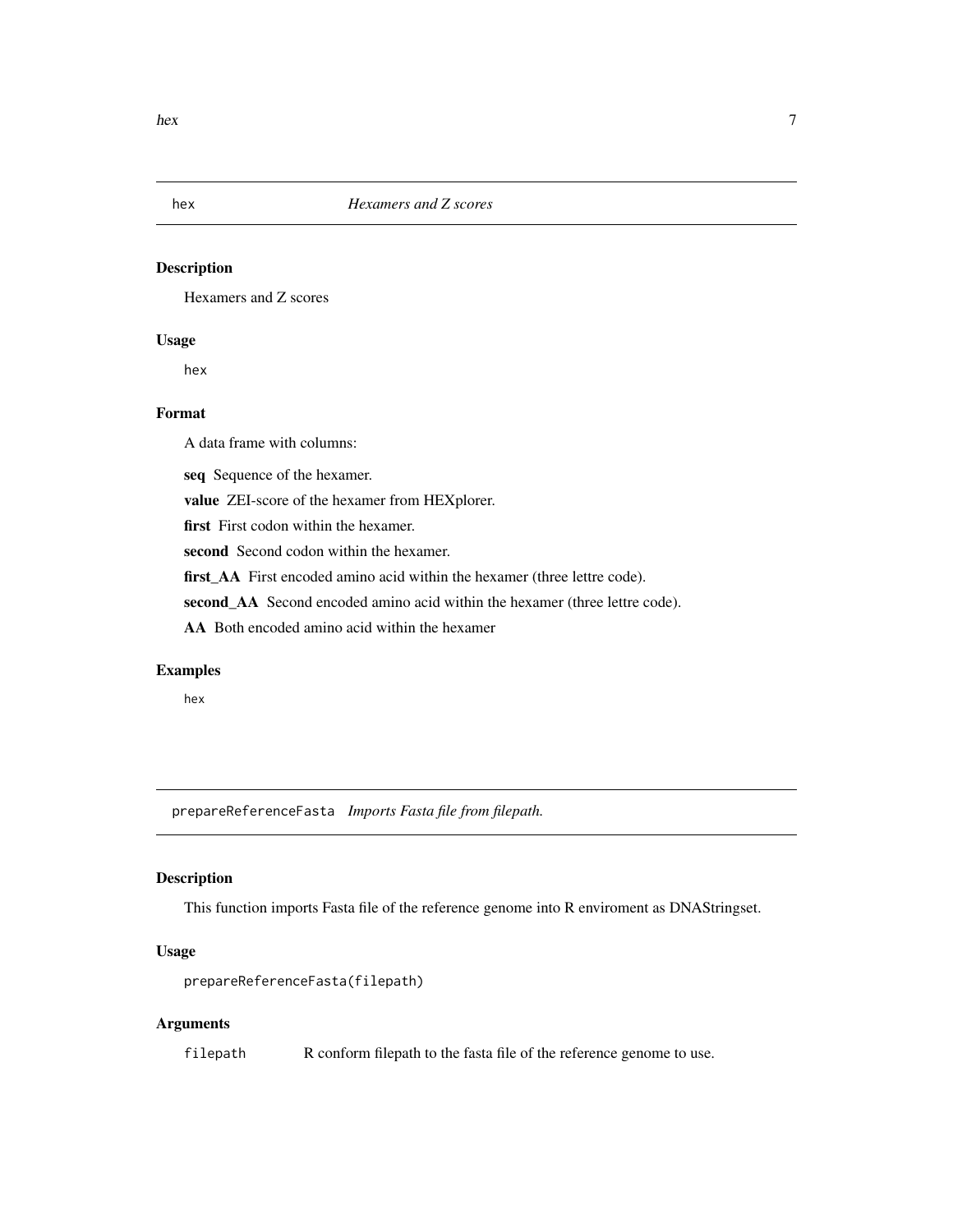# <span id="page-7-0"></span>Value

Creates new DNAStringSet from the object stated by the entered filepath.

#### Examples

```
## Loading exemplary DNAStringSet
filepath <- system.file("extdata", "fastaEx.fa", package="Biostrings")
referenceDnaStringSet <- prepareReferenceFasta(filepath)
```
referenceDnaStringSet *Small DNAStringset as exemplary reference genome sequence*

#### Description

Small DNAStringset as exemplary reference genome sequence

# Usage

referenceDnaStringSet

#### Format

DNAStringset

width Length of feature sequence

seq Sequence of the feature

names Name of the feature

# Examples

referenceDnaStringSet

startVarConApp *Start GUI of VarCon.*

# Description

Start graphical user interface for the VarCon application.

#### Usage

startVarConApp()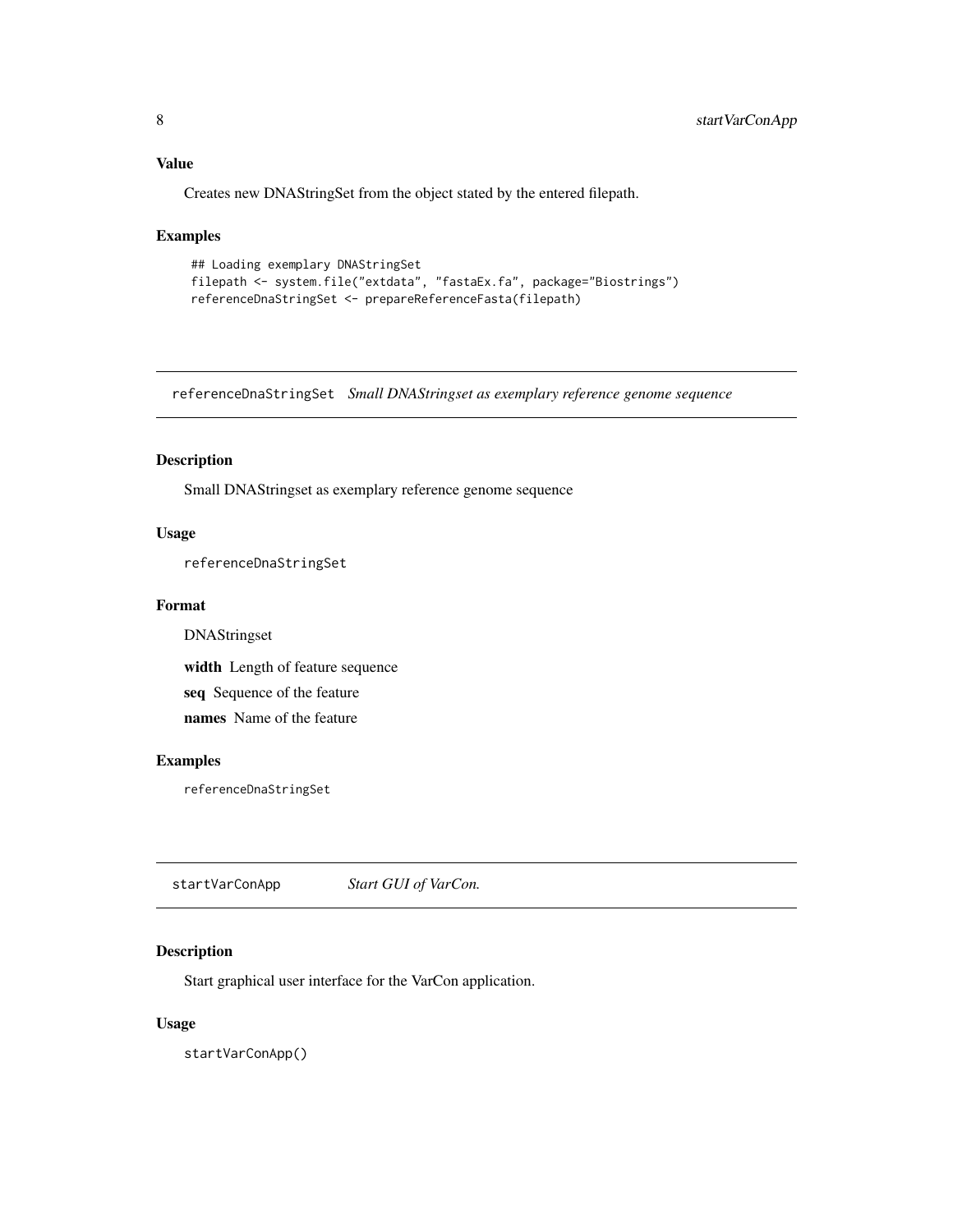#### <span id="page-8-0"></span>transCoord 9

# Value

Shiny app

#### Examples

## Not run: startVarConApp()

## End(Not run)

transCoord *Small table as exemplary transcript table with exon coordinates*

#### Description

Small table as exemplary transcript table with exon coordinates.

# Usage

transCoord

#### Format

data frame

Gene.stable.ID Ensembl gene ID

Transcript.stable.ID Ensembl Transcript ID

Strand Strand of the feature

Exon.region.start..bp. Smalles coordinate of the exon end coordinates of a specific exon

Exon.region.end..bp. Largest coordinate of the exon end coordinates of a specific exon

cDNA.coding.start Start of the coding sequence

cDNA.coding.end End of the coding sequence

CDS.start Covered coding nucleotides start

CDS.end Covered coding nucleotides end

Exon.rank.in.transcript Rank of the exon within the respective transcript

Exon.stable.ID Ensembl exon ID

Chromosome.scaffold.name Name of the chromosome

#### Examples

transCoord